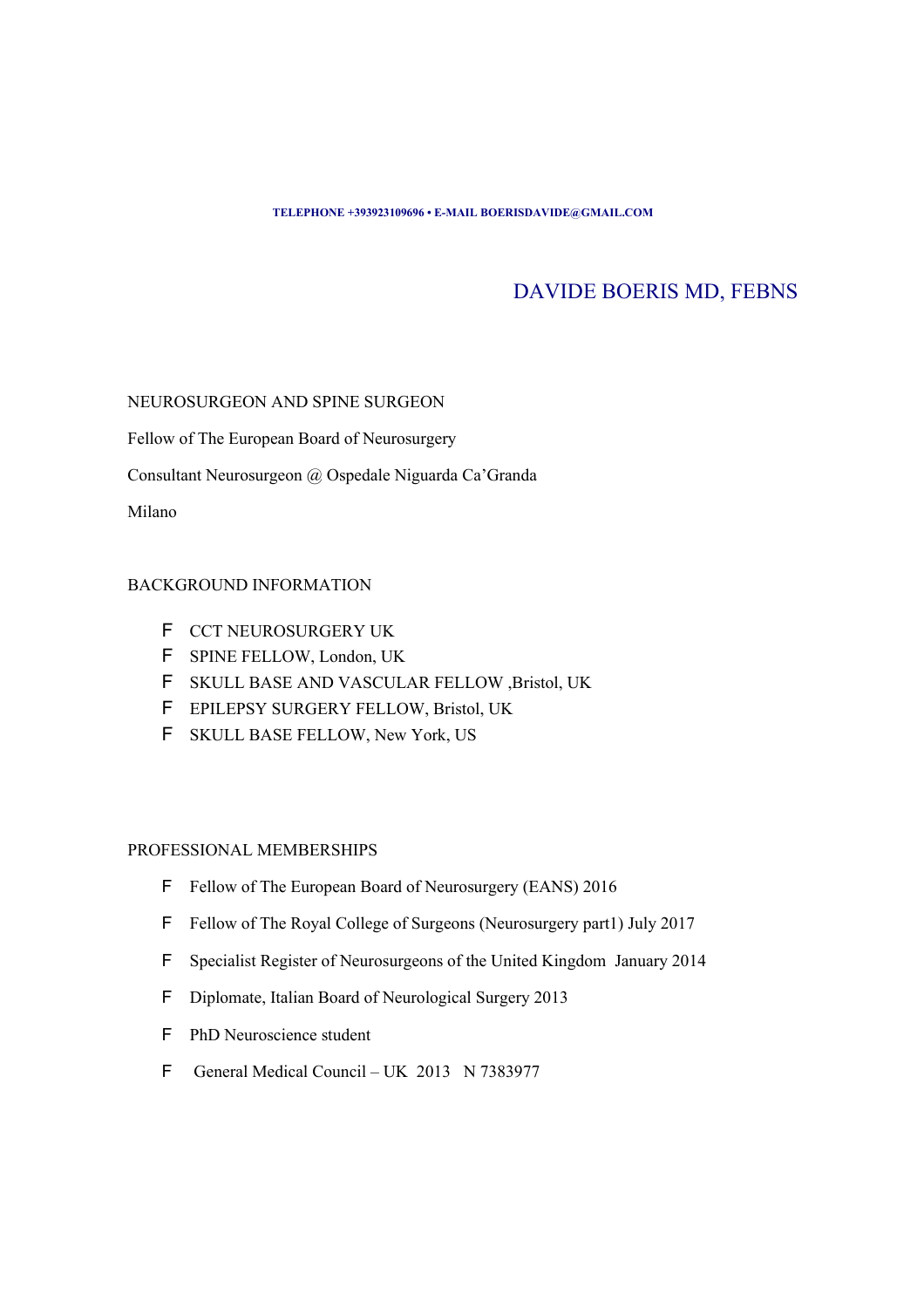# APPOINTMENTS

- ✦ **Consultant Neurosurgeon** Ospedale Niguarda Ca Granda Milano November 2017
- **F** Phd in Neurosciences will complete in 2018
- ✦ **Senior Fellow in Spine Surgery,** September 2015 to September 2017 St George's Hospital, London - UK
- ✦ **Skull Base and Vascular Fellow,** August 2014 to August 2015, Southmead Hospital, Bristol - UK
- ✦ **Epilepsy Surgery Fellow,** August 2013 to August 2014, Frenchay Hospital, Bristol UK
- ✦ **Chief Resident Neurosurgery** from March 2012 to March 2013 University of Torino. Professor Alessadro Ducati
- ✦ **Skull Base Fellow,** from October 2011 to March 2013Cornell University New York, Department of neurosurgey. Professor Antonio Bernardo
- ✦ **Neurological Surgery resident** from March 2008 to March 2013. University of Torino. Professor Alessadro Ducati

## SURGICAL EXPERIENCE:

More than 2300 procedures concerning head and spine. Prevalent interest in cranial surgery.

Experienced spine surgeon.

#### EDUCATION:

**Fellow of the European Board of Neurosurgery, EANS** (European association of neurological surgeons) part 1 and part 2, Prague 2016

**Diploma of Italian Board of Neurological Surgery** (Summa cum laude), Faculty of Medicine and Surgery, University of Torino, Italy. 2013

**Diploma of Professional Qualification**, Faculty of Medicine and Surgery, University of Torino,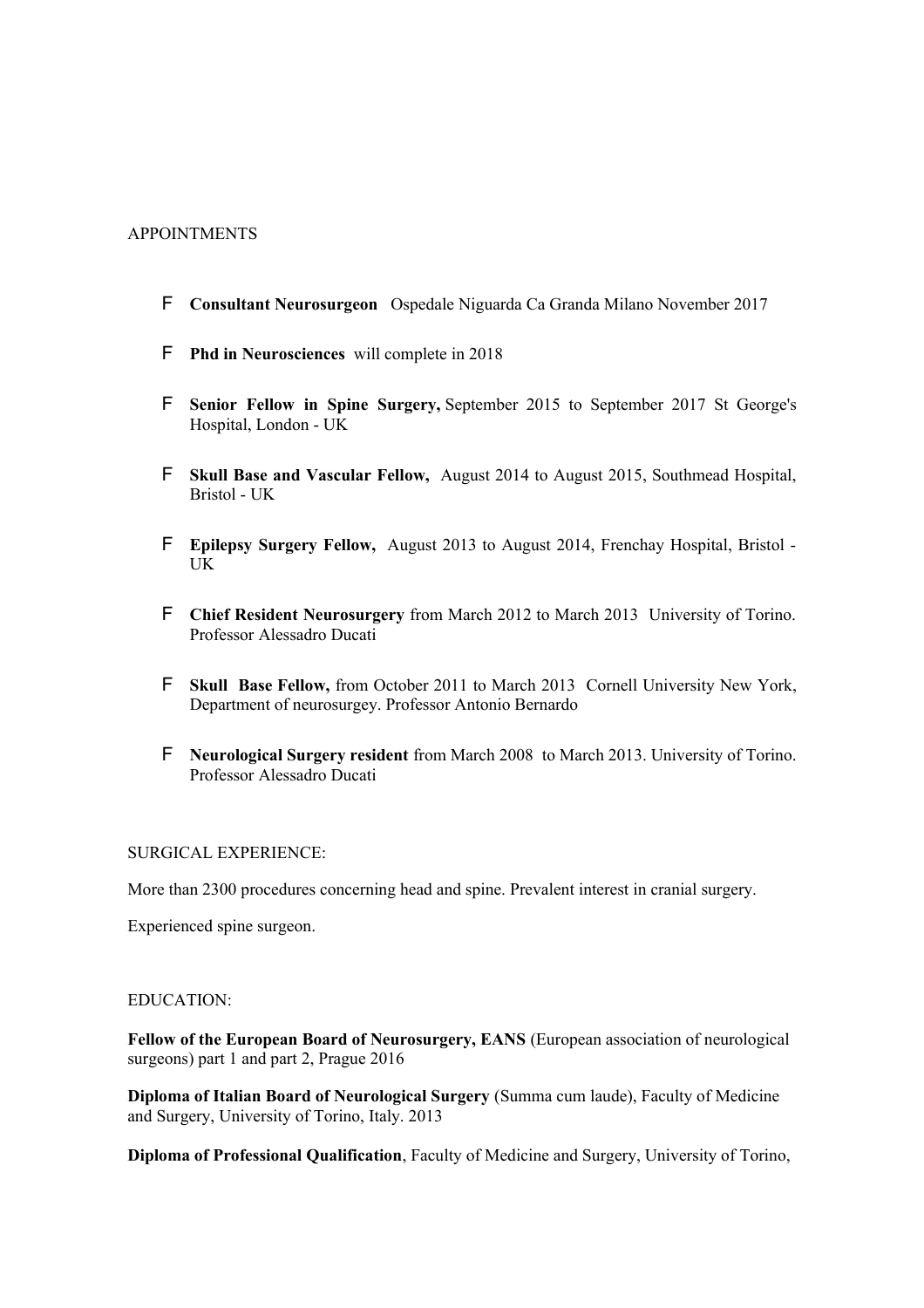Italy. 2008

**Doctor of Medicine and Surgery**, Faculty of Medicine and Surgery, University of Torino, Italy. 2007 (Full Marks)

**Diploma di Maturita' Classica (Classical Humanistic Lycee)** College Vittorio Alfieri, Torino, Italy 2001

#### TEACHING EXPERIENCES:

Faculty at the Skull Base Surgery Course. Skull base approaches hands on course, March 2015, Bristol, UK

Teaching session for registrars, Approaches to the Posterior fossa, September 2014, Southmead Bristol

Teaching Session for registrars, Anatomy of The Frontorbital Zygomatic Approach, February 2014, Bristol

Teaching Session for registrars, Anatomy of the Cerebello-Pontine Angle, September 2013, Bristol

Faculty at The Anspach Skull Base Surgery Course, Approches to willis circle, De Mainis, Cardarelli Napoli. 15/16 Jenuary 2013

Faculty at The cervical spine Surgery Course for senior Orthopedic residents and senior neurosurgical residents, Menaggio Como. September 2012

Faculty at The Anspach Skull Base Surgery Course for senior ENT residents and senior neurosurgical residents, Menaggio Como. September 2012

Faculty at TheVisionsense Skull Base Surgery Course for Neurosurgeons and ENT for the 3D Endoscopy course of Alessandro Ducati, Torino 20/22 April 2012

Anatomy teacher during my skull base fellowship to medical students, Cornell University, 2012

Faculty at The Spine Course MITOsi for senior neurosurgical residents, Naples, Jenuary 2012

Faculty at The Anspach Skull Base Surgery Course for senior neurosurgical residents, Antonio Bernardo New York1 5/17 December 2011

Faculty at The cervical spine Surgery Course for senior Orthopedic residents and senior neurosurgical residents, Menaggio Como. September 2011

Faculty at The Anspach Skull Base Surgery Course for senior ENT residents and senior neurosurgical residents, Menaggio Como. September 2011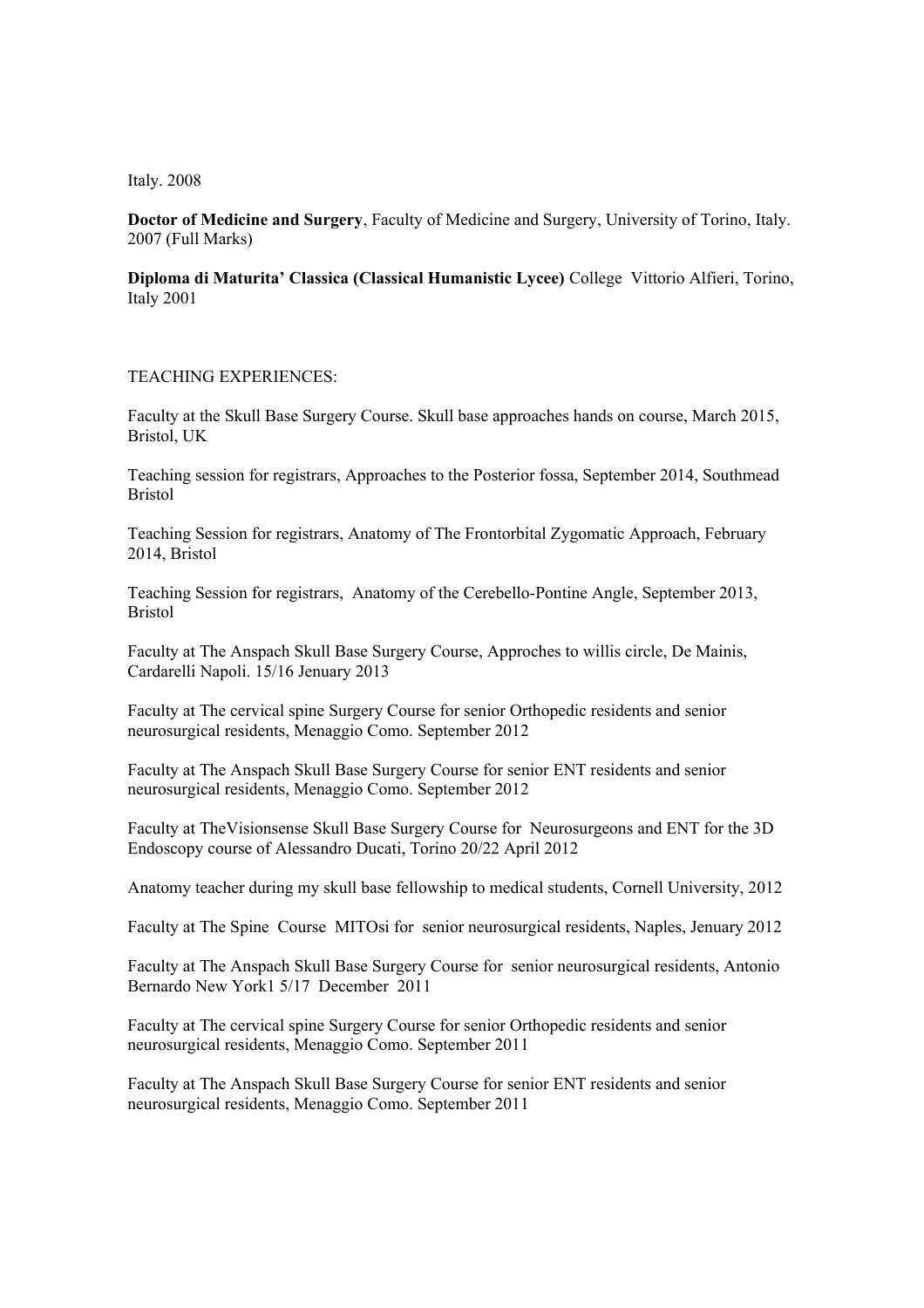## PAPERS PRESENTED TO SCIENTIFIC MEETINGS

R Visagan, T Doke, D Boeris **Daily prophilactic intratechal vancomycin administration in patients with external ventricular drainage –** EANS, Athens, 2016

A Khan, T Doke, O Davies, S Khalid, D Boeris **Perimesencephalic subarachnoid haemorrage (PMSAH) - a multicentric insight into the investigation of this condition –** EANS, Athens, 2016

K Lada, E Raynolds, D Boeris **Impact of the Major Trauma Network on neurosurgical patient outcomes in southwest England** – Sinch, Naples, 2015-

A Kan, D Boeris **A rare case of overdrainage from a fractured lumboperitoneal shunt in an Idiopathic Intracranial Hypertension patient.** – Sinch, Naples, 2015-

D Boeris **Vagus Nerve Stimulation for the Management of untractable Epilepsy, 16 years experience of the epilepsy surgery group of Bristol.** – Sinch, Naples, 2015-

D Boeris **Implementation of a cost effective follow-up in patient who underwent total gross resection of a grade I meningioma.** – Sinch, Naples, 2015-

Boeris D, Evins A, Ducati A **Postoperative Intracranial Hypotension-associated Venous Congestion: A Potentially Fatal Operative Complication.** WFNS 2013

G Anichini, D Boeris, AI Evins, E Passacantilli, J Lenzi, A Santoro, GP Cantore, R Delfini, PE Stieg, A Bernardo **3D Endoscope-Assisted Anatomy of the Foramen Magnum and Cranio-Vertebral Junction Through a Far Lateral Approach – A Technical Note** 12th National Congress of the Italian Skull Base Society. November 2012. Novara, Italy.

A Bernardo, AI Evins, G Anichini, D Boeris, PE Stieg **3D Endoscope-Assisted Surgical Anatomy of the Retrosigmoid and Far Lateral Approaches**.The 19th Annual Meeting of the Japanese Society for Neuroendoscopy November 2012. Tokyo, Japan.

Collin Tebo; Alexander Evins; Justin Burrell; Davide Boeris; Antonio Bernardo Philip E. Stieg; **3D Orbital Anatomy as Seen in a Fronto-Orbito Zygomatic Approach** Congress of Neurological Surgeons Meeting. October 2012, Chicago, IL

Davide Boeris; Giulio Anichini; Alexander Evins; Alessandro Ducati; Francesco Zenga; Philip E. Stieg; Antonio Bernardo. **3D Anatomy of the Cerebello-Pontine Angle Through a Retrosigmoid Approach: A Comparative Study Using a Microscope and a 3D Endoscope.** Congress of Neurological Surgeons Meeting. October 2012, Chicago, IL

Giulio Anichini; Davide Boeris; Alexander Evins; Antonio Santoro; Philip E. Stieg; Antonio Bernardo. **3D Endoscope-Assisted Anatomy of the Foramen Magnum and Cranio-Vertebral Junction Through a Far Lateral Approach – A Technical Note.** Congress of Neurological Surgeons Meeting. October 2012, Chicago, IL

Marengo N, Boeris D, Mencarani C, Pacca P, Garbossa D. **Incidental III Ventricle Cyst in an**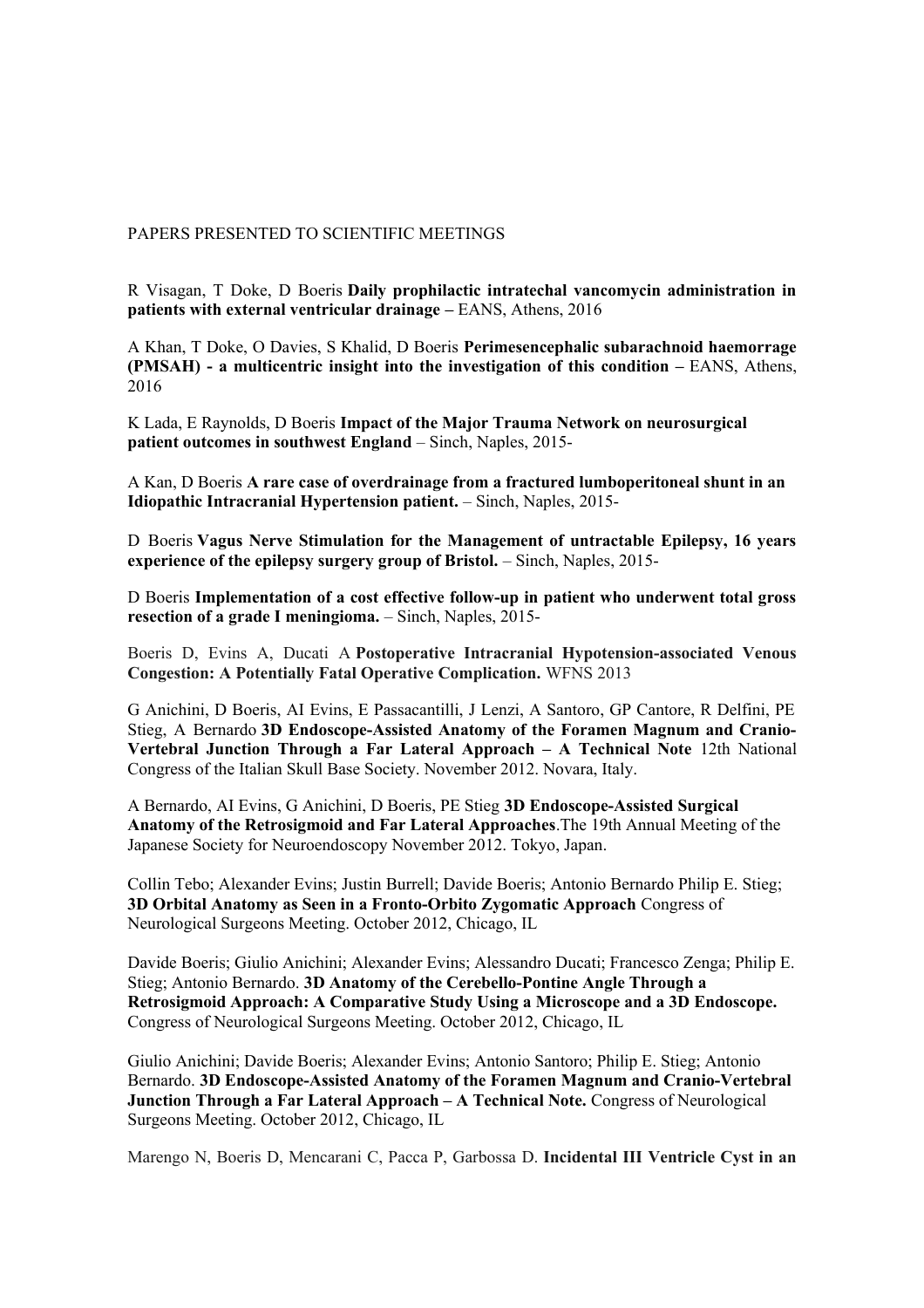#### **adolescent with headache** Sinch 2012 Rimini

Anichini G, Boeris D, Evins AI, et al. **Microscopic and endoscopic 3D surgical anatomy of the far lateral approach.** Presented at: Proceedings of the 1st International Congress on Minimally Invasive Neurosurgery; March 2012; Florence, Italy.

Zenga F, Boeris D, Tartara F, Garbossa D, Marengo N, Lanotte M, Ducati A **Translabirinthic approach in elderly with VIII nerve schwannomas.** Sinch 2012 Rimini

Boeris D, Anichini G, Evins AI, et al. **Microscopic and endoscopic 3D surgical anatomy of the cerebello-pontine angle through the retromastoid approach.** Presented at: Proceedings of the 1st International Congress on Minimally Invasive Neurosurgery; March 20-23, 2012; Florence, Italy.

Boeris D, Soffietti. **A Spinal case of tumor where the medical therapy was better than surgery**. Torino Aospine meeting 2011.

Boeris D, Ducati. **5 years follow up after anterior cervical decompression and fusion, a single center experience.** Aospine Milan October 2010

Boeris D, Zeme S, Ducati **Surgiceloma after neurovascolar decompression for trigeminal pain, case report.** Sinch 2010, Milano

Ducati A, Boeris D. **Lumbar disc degeneration, single center results and litterature review** Torino Ospedale G Bosco ,

Ducati A, Boeris D. **5 years results of anterior approachs to cervical column** Torino Cervical Mielopathy course, 2009, Torino, Italy

Ducati A, Boeris D. **Pterional approach, step by step in the surgucal procedure. Residents course.** 2009 Bergamo, Italy

Ducati A, Boeris D. **Fisiopathology of cervical mielopathy**, 2009 Bari Cervical mielopathy course, Italy

Ducati A, Garbossa D, Boeris D. **Parasagittal Meningiomas.** Boston internetional council of Neurosurgeons. 2009

Ducati A, Boeris D. **Approachs to endoorbital tumors ,** Italian Society of ophtalmologist s, October 2008 Torino, Italy

Eandi CM, Fea A, Boeris D, Grignolo. **Results of intravitreal injection of ranibizumab in AMD** -FM proliferation (RAP)

Tonetti, M. M. Rabbione, D. Boeris, F. M. Grignolo. **Oxidative stress in patient affect by AMD.** SONO 2007

 A. Bosone S. Tonetti, M. M. Rabbione, D. Boeris, F. M. Grignolo. **Procianidine, vitamin E, coenzime Q10 in diabetic retinopathy** - SONO 2007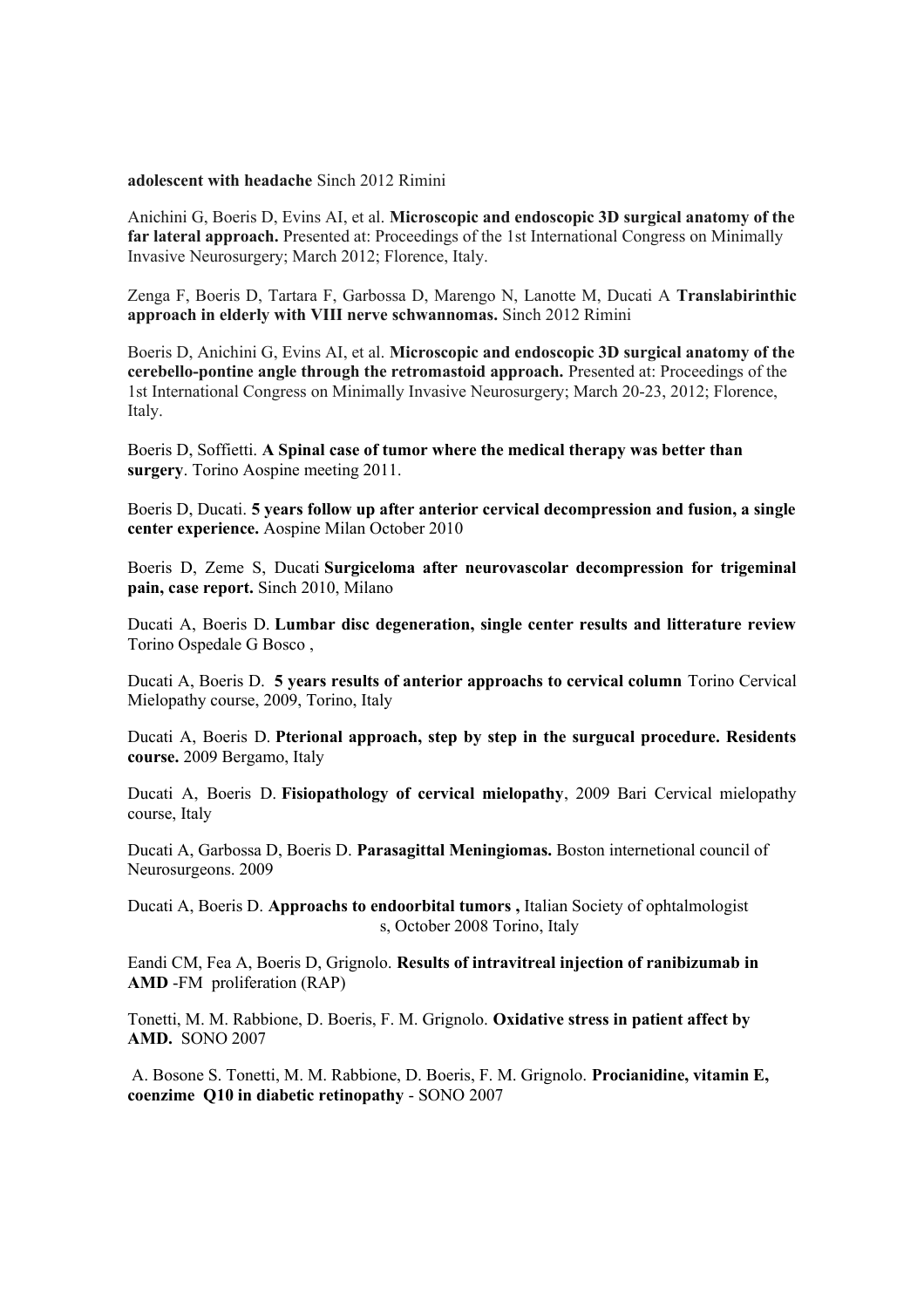#### PEER REVIEWED PUBLISHED PAPERS

1[.Pelvic occupation: the challenges of treating a symptomatic tarlov cyst.](https://www.ncbi.nlm.nih.gov/pubmed/28468515) Khan A, Wilson HY, **Boeris D**, Nelson R.Br J Neurosurg. 2017 May 4:1-3. doi: 10.1080/02688697.2017.1324111. [Epub ahead of print]

2[.Conservative management of a post-traumatic pseudoaneurysm of the artery of cervical](https://www.ncbi.nlm.nih.gov/pubmed/25817516)  [enlargement-anterior spinal artery junction.](https://www.ncbi.nlm.nih.gov/pubmed/25817516) **Boeris D**, Mortimer A, Sakthithasan M, Evins AI, Sandeman D, Renowden S.J Neurointerv Surg. 2016 Apr;8(4):e14. doi: 10.1136/neurintsurg-2015-011662.rep. Epub 2015 Mar 27.

3[.Conservative management of a post-traumatic pseudoaneurysm of the artery of cervical](https://www.ncbi.nlm.nih.gov/pubmed/25809436)  [enlargement-anterior spinal artery junction.](https://www.ncbi.nlm.nih.gov/pubmed/25809436) **Boeris D**, Mortimer A, Sakthithasan M, Evins AI, Sandeman D, Renowden S. BMJ Case Rep. 2015 Mar 25;2015. pii: bcr2015011662. doi: 10.1136/bcr-2015-011662.

4[.Three-dimensional endoscope-assisted surgical approach to the foramen magnum and](https://www.ncbi.nlm.nih.gov/pubmed/25344034)  [craniovertebral junction: minimizing bone resection with the aid of the endoscope.](https://www.ncbi.nlm.nih.gov/pubmed/25344034) Anichini G, Evins AI, **Boeris D**, Stieg PE, Bernardo A.World Neurosurg. 2014 Dec;82(6):e797-805. doi: 10.1016/j.wneu.2014.05.031. Epub 2014 Jun 2.

5[.Ultrasonic osteotomy in trans-sinusal approaches for olfactory groove meningiomas.](https://www.ncbi.nlm.nih.gov/pubmed/24819491) **Boeris D**, Garbossa D, Zenga ✦, Simondi I, Evins AI, Ducati A. J Neurosurg Sci. 2014 Jun;58(2):126-8. No abstract available.

6[.A combined dual-port endoscope-assisted pre- and retrosigmoid approach to the](https://www.ncbi.nlm.nih.gov/pubmed/24804645)  [cerebellopontine angle: an extensive anatomo-surgical study.](https://www.ncbi.nlm.nih.gov/pubmed/24804645) Bernardo A, **Boeris D**, Evins AI, Anichini G, Stieg PE. Neurosurg Rev. 2014 Oct;37(4):597-608. doi: 10.1007/s10143-014-0552- 8. Epub 2014 May

7[.Postoperative intracranial hypotension-associated venous congestion: case report and](https://www.ncbi.nlm.nih.gov/pubmed/23910997)  [literature review.](https://www.ncbi.nlm.nih.gov/pubmed/23910997) Evins AI, **Boeris D**, Burrell JC, Ducati A. Clin Neurol Neurosurg. 2013 Oct;115(10):2243-6. doi: 10.1016/j.clineuro.2013.07.007. Epub 2013 Jul 30. No abstract available.

8[.Pontine compression caused by "surgiceloma" after trigeminal decompression: case report](https://www.ncbi.nlm.nih.gov/pubmed/23637038)  [and literature review.](https://www.ncbi.nlm.nih.gov/pubmed/23637038) **Boeris D**, Evins AI, Lanotte MM, Zeme S, Ducati A. Acta Neurol Belg. 2014 Sep;114(3):229-31. doi: 10.1007/s13760-013-0203-9. Epub 2013 May 1. Review. No abstract available.

9. Primary gliosarcoma: epidemiology, clinical presentation, management and survival. Ma R, et al. J Neurosurg Sci. 2017

COURSES ATTENDED :

ATLS course, Chelthenham. June 2014